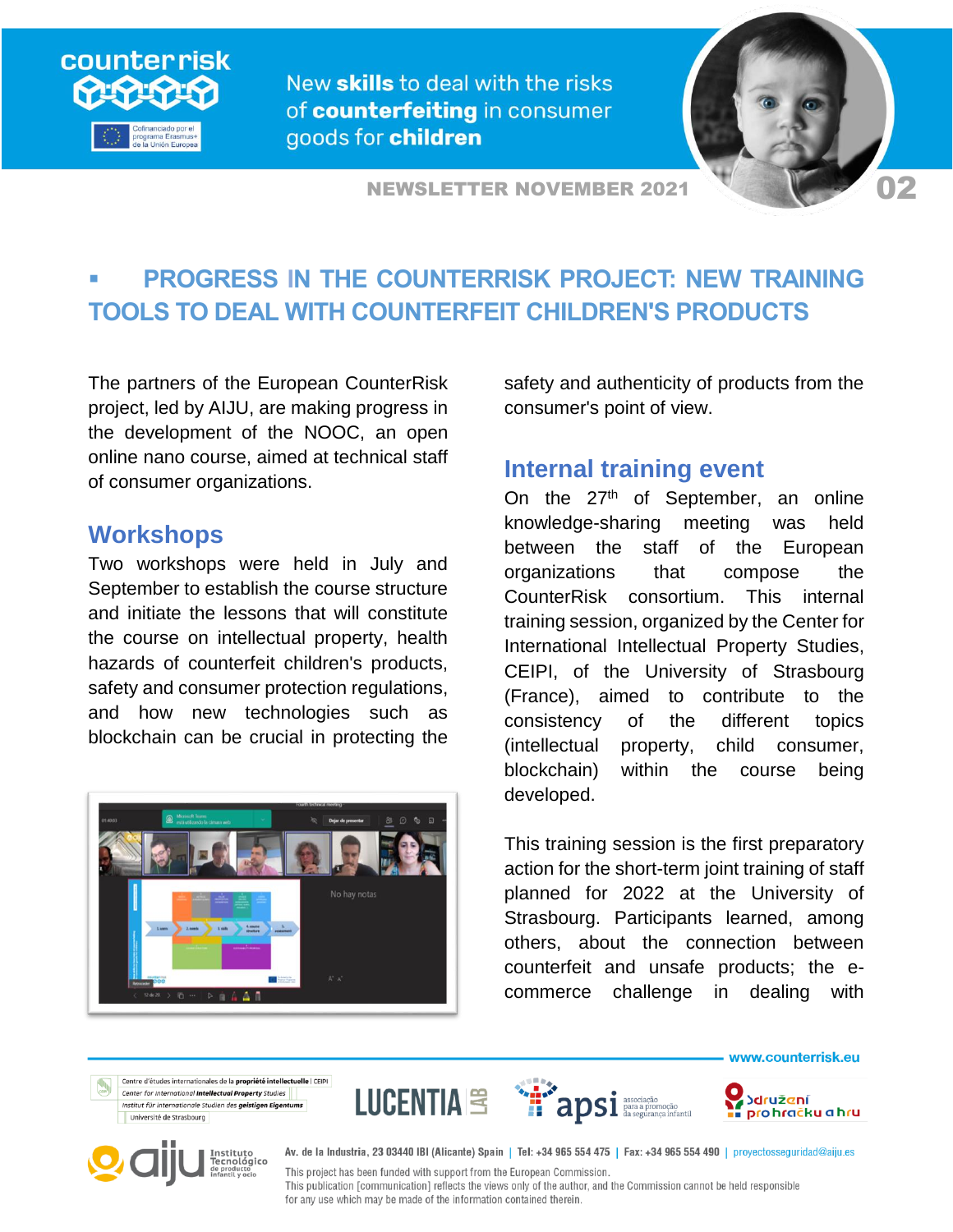



**NEWSLETTER NOVEMBER 2021** 

counterfeit products; and the concept of legal risk. In addition, the special status of children as vulnerable consumers was highlighted.

counterrisk

**Unión Europe** 

This training session is a significant boost for the development of quality training materials and for the personal and professional growth of the people involved in the development of the project's intellectual products.



## **AIJU JOINS THE EUROPEAN ERASMUS DAYS 2021 INITIATIVE WITH A WEBINAR ON THE NEW OVERVIEW OF CHILDREN'S PRODUCT SAFETY REGULATIONS.**

On October 14th, a webinar was held on the new European product safety regulation proposal and its impact on counterfeit children's products, one of the main topics of the European CounterRisk project.

The event provided an insight into the guidelines on children's product safety that the European Commission is working on.

The new regulatory proposal, which will supersede the current general product safety directive, addresses the challenge of e-commerce in the EU market, the control of products in the online market and new risks associated with connected products, among others. It also establishes new obligations for the different economic operators, taking into account operators that have emerged as a result of new online business models.

www.counterrisk.eu

pro hračku a hru

**Sdružení** 

Centre d'études internationales de la propriété intellectuelle | CEIPI Center for International Intellectual Property Studies Institut für internationale Studien des geistigen Eigentums Université de Strasbourg



Av. de la Industria, 23 03440 IBI (Alicante) Spain | Tel: +34 965 554 475 | Fax: +34 965 554 490 | proyectosseguridad@aiju.es

This project has been funded with support from the European Commission. This publication [communication] reflects the views only of the author, and the Commission cannot be held responsible for any use which may be made of the information contained therein.

**LUCENTIA** 을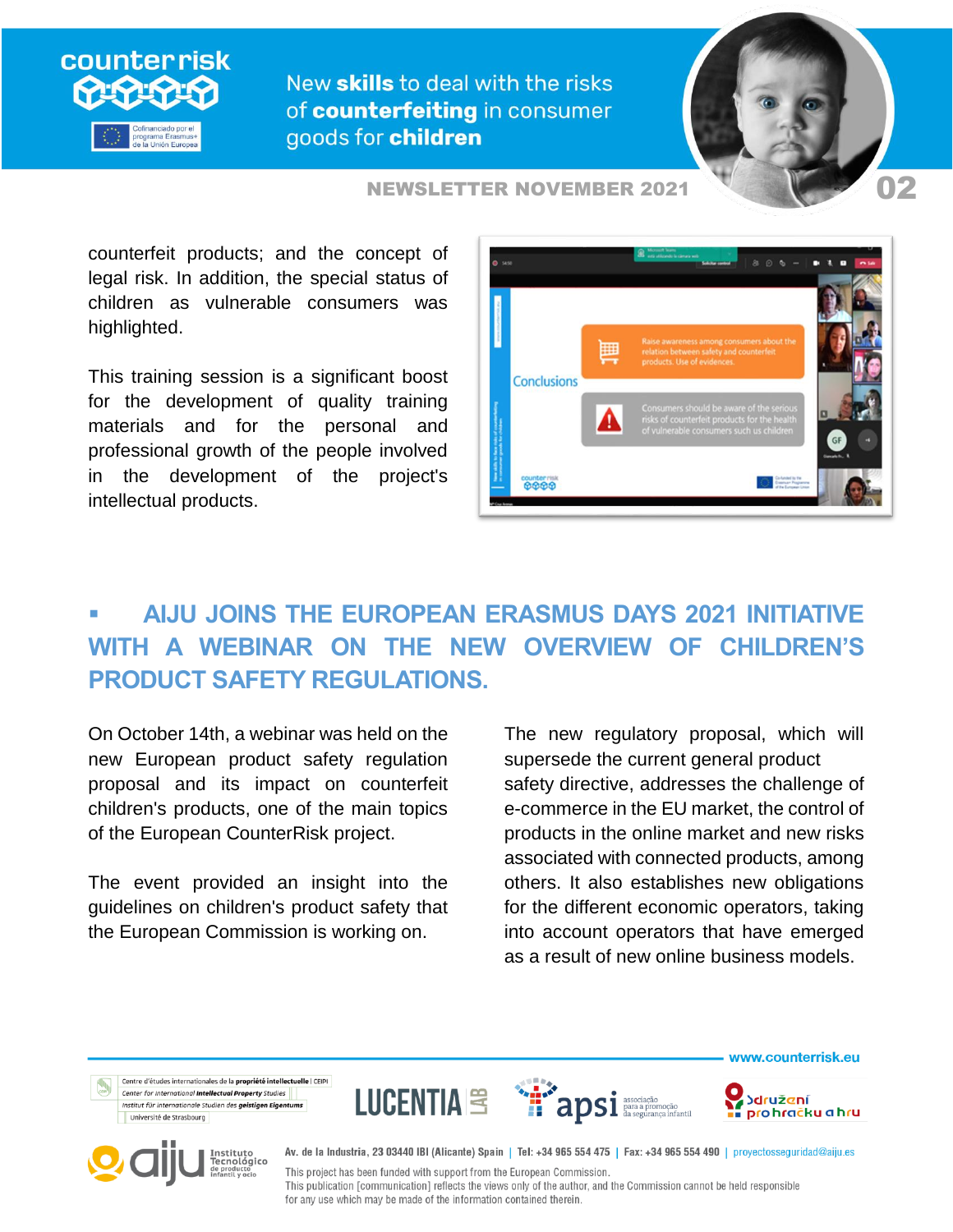

New skills to deal with the risks of counterfeiting in consumer goods for children



**NEWSLETTER NOVEMBER 2021** 

This webinar is part of the European Erasmus Days 2021 initiative whose main objective is to increase the dissemination and impact of Erasmus+ projects and common European values. In this edition of Erasmus days, more than 5,000 events took place across the EU.

The webinar addressed to staff of companies in the children's products sector, consumer associations and consumer administration was rated as very satisfactory in terms of topics of interest and application in the professional field by more than 95% of the participants. We would like to thank the participants for their attendance and contributions in areas of knowledge needed by all actors involved in the safety of children's products.





This publication [communication] reflects the views only of the author, and the Commission cannot be held responsible for any use which may be made of the information contained therein.